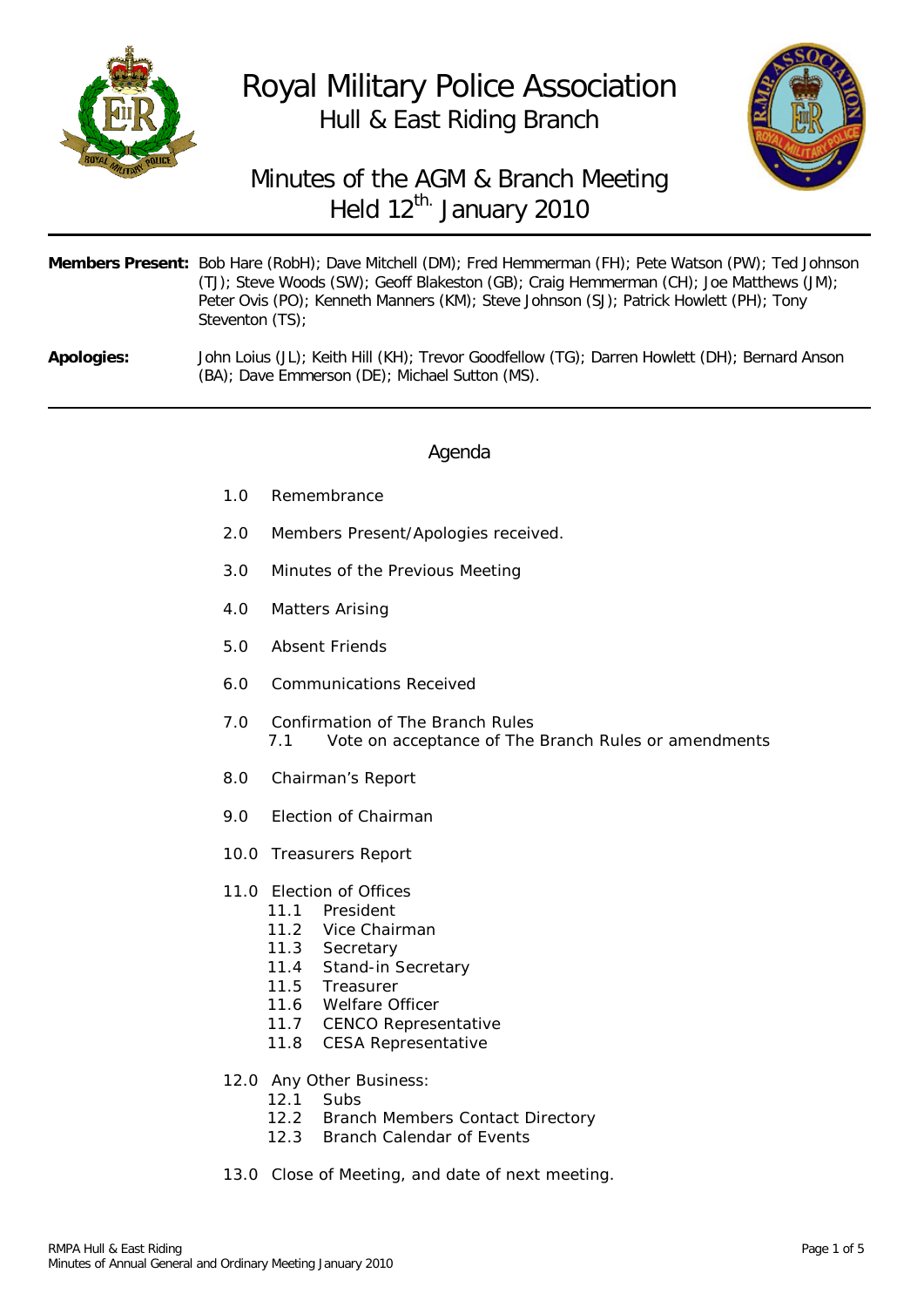- 1.0 Remembrance RobH opened the meeting at 20.00hrs and a minutes silence was held for LCPL Michael David Pritchard of the 4th Regiment, Royal Military Police who killed in Afghanistan 20<sup>th</sup> December 2009. The Remembrance was observed by all members.
- 2.0 Members Present/Apologies Received It was a pleasure to meet another new member! Ex-SGT Mick Walker, who served between 1981 – 1995 with 252 Pro Coy RMP. Welcome Mick.
- 3.0 Minutes Of The Last Meeting TJ proposed that the minutes of the previous meeting where a true and accurate record, this was seconded by JM, all members in favour.
- 4.0 Matters Arising PW apologised to Members who had not receiving their printed minutes in December, this was due to a fault on his printer which could not be repaired. A new printer had been ordered and this should prevent a reoccurrence of this fault.
- 5.0 Absent Friends Other than listed above, FH stated that he had spoken to Bernard Anson, he said that he wasn't very well, but was pleased to have received the minutes recently. Kenneth Manners has fallen on the ice and hurt his knees and will therefore be absent tonight.
- 6.0 Communications The Branch had received the following communications:
	- 6.1 An email had been received from Col. Baber RHQ giving the branch details of the RMPA Church Parade HM Tower of London on  $7<sup>th</sup>$  February 2010. You should report to the Warders Mess (through the Eastern Drawbridge) and dress is Beret, Blazers, Corps Tie and Medals. Parade will march off at 1040 hrs (very short march). Lunch will be in the Warders' Mess. Tower is available for visitors in the afternoon. Attendance at Church allows for free entry. Wives very welcome. A good turn out would be appreciated, last year there were nearly more RAF then us! General Dannatt may be taking the salute so please polish your shoes!! PW will be attending the event and advised that if any members wished to attend the event, they should contact him in the first instance.
	- 6.2 An email was received from Ken Fowler, the Secretary of the North American Branch RMPA. He attached the latest edition of the Watchdog newsletter. This will be posted on our website, but if any members who do not have access to the internet require a copy, please contact the Secretary who will ensure that a copy is provided. Ken also wished Branch Members all the best for the New Year.
	- 6.3 An email was received from Maj. Mike Seabourne, the National Vice Chairman RMPA, requesting updated Branch Key Personnel details. PW had sent a reply informing Mike that he would inform him after the AGM when committee members are voted in.
	- 6.4 An email was received from the "Veterans Fund" giving details of 'South Atlantic Medal Association 82's' Service of Remembrance 2010. The service will be held in Southport on Sunday  $28<sup>th</sup>$  June 2010. Any members wishing to attend should contact the Secretary for further details.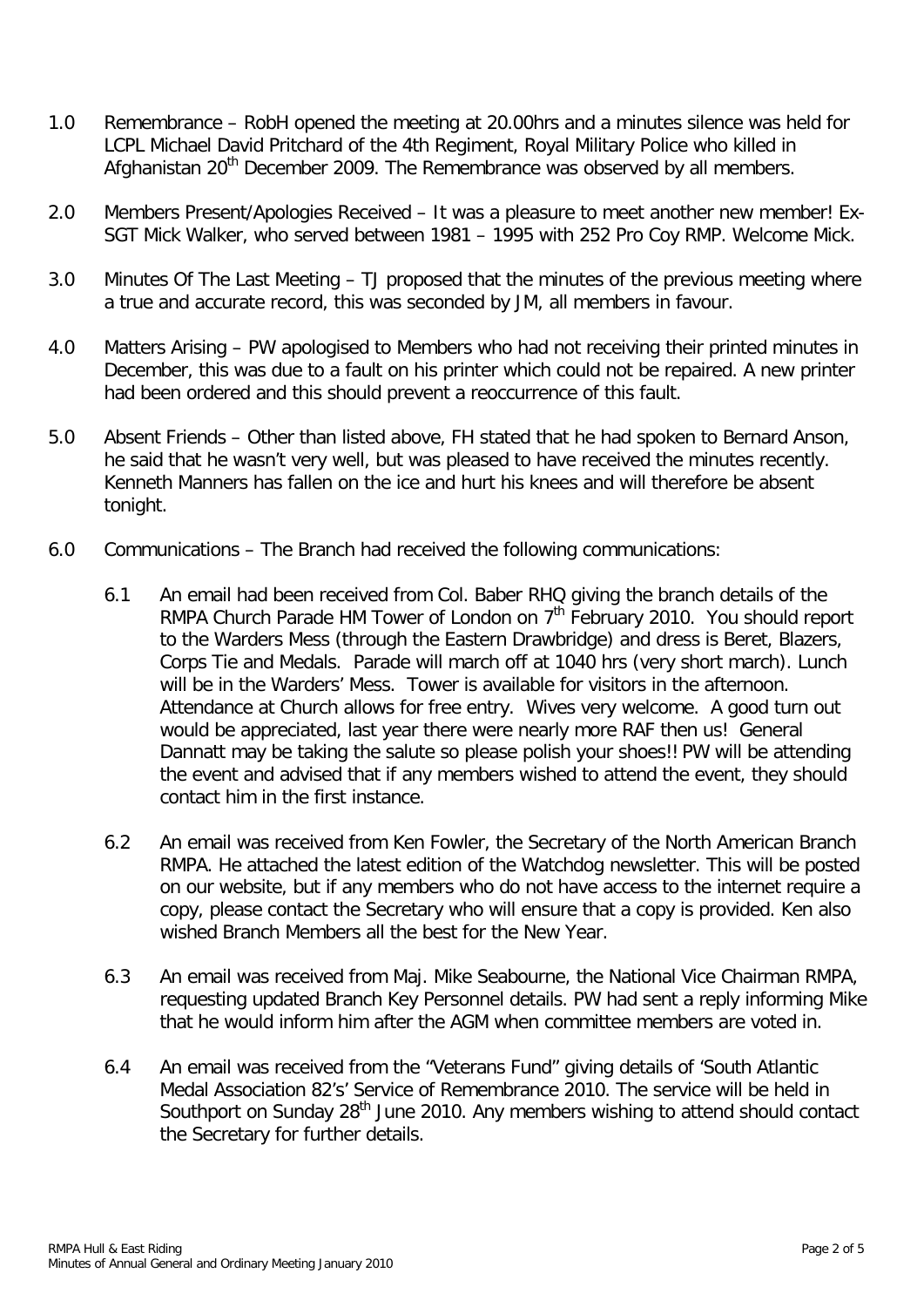- 7.0 Confirmation of the Branch Rules. A confirmation of the Branch rules was read out by the Acting Secretary
	- 7.1 RobH asked members whether they wished to make any amendments to the Branch rules, no member wished to make an amendment. RobH proposed that the Branch Rules be accepted without amendment this was seconded by PW
- 8.0 Chairman's Report RobH started by thanking DM for his continued support over the last year, and informed members of the huge amount that DM undertakes, not only providing a raffle prize at each meeting, helping with the organisation of the Annual Dinner and the Street Life Museum RMPA Stand, but also with his general duties as Vice Chairman. RobH then wished for his thanks to be put on record for all that PW has done over the last year, including the website. The new members, he said, where a testament to the work carried out trying to get new blood into the branch. He also thanked PW for his role as Standard Bearer, as which, he had attended three funerals of the RMP who had fallen in Afghanistan. RobH thanked FH for his work as treasurer and ensuring that ALL members paid there subs! RobH finished by thanking the Branch Members for their continued support over the last year and welcomed all the new members. As is tradition, RobH then resigned from his post as Chairman and handed over the meeting to DM the Vice Chairman.
- 9.0 Election of Chairman DM whether any members wished to put themselves forward for the Chairman's role, no members where forthcoming. TJ proposed that RobH be re-elected as Chairman of the Branch, this was seconded by TS, all members where in favour. RobH thanked the members and accepted the role as Chairman and consequently, retook the seat as Chairman of the meeting.
- 10.0 Treasurers Report
	- 10.1 Branch Accounts FH started by giving a break down of the Branch Accounts which are recorded as being in a healthy state. A full break down of the account is available to members; please speak to the Treasurer if you require a copy.
	- 10.2 Ladies Night FH stated that the last Ladies Evening had been a success financially due to the fact that it had been well supported by the members; this had not been the case on previous events, which had cost the branch due to members not turning up. FH reminded members that it would only be financially viable to set up event if members where going to attend and asked Members to continue to support events as they had the last Ladies Evening.
	- 10.3 Annual Dinner FH proposed that a change be made in how gratuities are given to the waiting and kitchen staff. Previously, waiting staff had been given a gratuity to the value of two meals, whereas the kitchen staff had not received a gratuity. FH stated that the waiting staff are well paid for there time and that the Kitchen staff are in attendance all day and proposed that a gratuity to the value of two meals be given to the chef and kitchen staff, paid by cheque. Bar staff are equally well looked after by Members when purchasing drinks so it was further proposed that Bar Staff are not further remunerated by gratuity. This proposal was seconded by DM, all members in favour.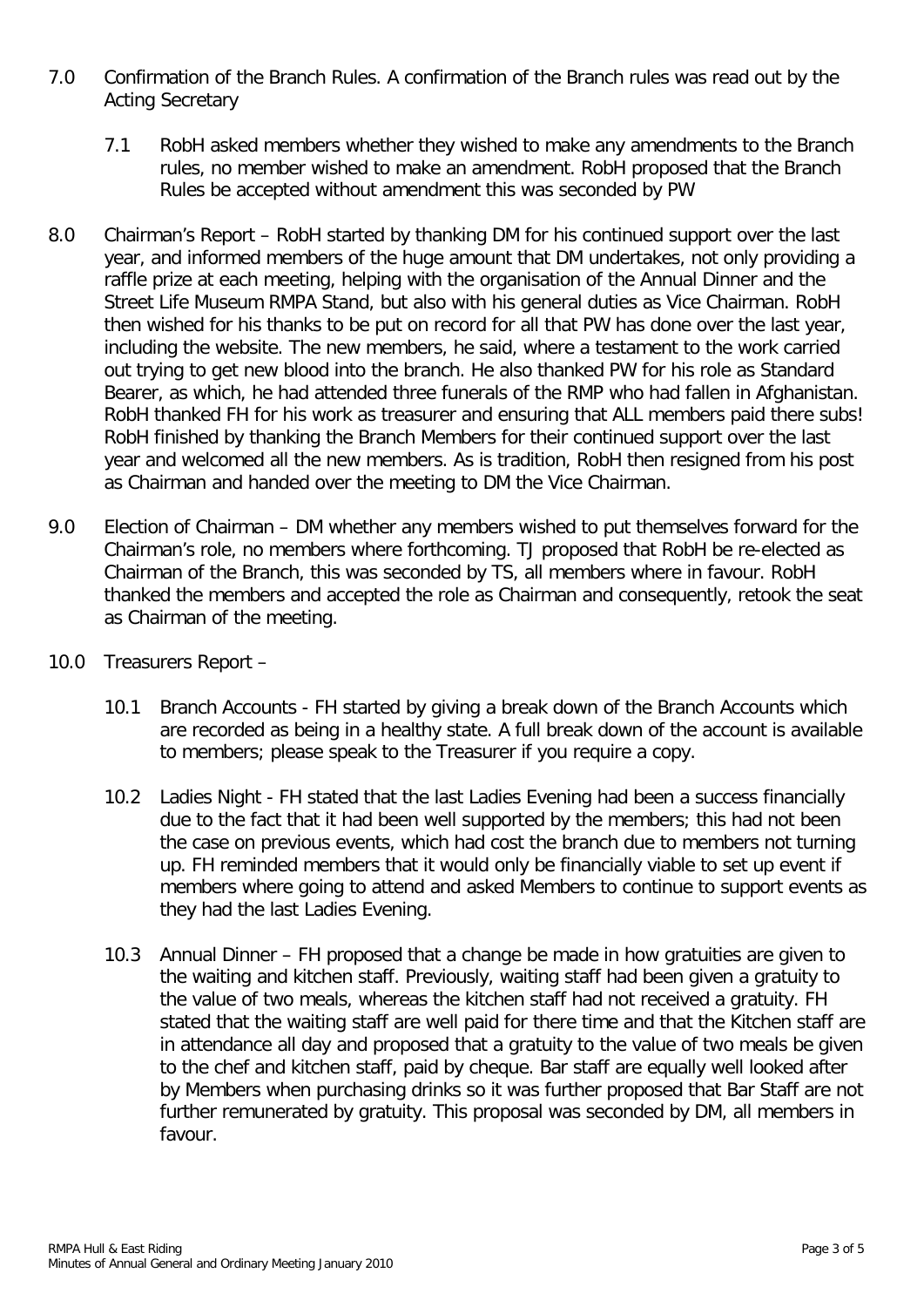- 10.4 Street Life Museum FH stated that he had received a donation of £100.00 from the staff of the Street Life Museum in gratitude of the branch putting on a stand during there Remembrance Weekend celebrations. FH asked that the secretary write to Mr. Murdoch of the Museum staff to thank him for the Museums continued support. PW stated that this would be taken care of. TS stated that this letter was very important as a measure of how the museum is thought of by outside agencies.
- 10.5 Corps Journal FH stated that the branch pays for three copies of the Corps Journal, one he received, one was received by RobH but he was unsure of where the third copy currently went to and asked members whether any of them had received a copy, they had not. He stated that he would further investigate it with RHQ.
- 10.6 Donation to the Humberside Police Social Club FH proposed that a donation of £60.00 be paid to the Humberside Police Social Club, this was seconded by RobH, all members in favour. FH further proposed that a donation of £20.00 be paid to the Club Steward, again this was seconded by RobH all members in favour.

#### 11.0 Election of Offices

- 11.1 President PW: "Mr. Chairman, I would like to make a nomination to the elected life office of President of the Royal Military Police Association, Hull & East Riding Branch. On the 15<sup>th</sup> February 1951, this person joined the British Army and served his National Service for the next two years; he then went on to serve for a further 3 years in the TAVR. Not content with this spell of service, this person then went on to serve for a further 20 years in the TA with the Royal Military Police. It is for this service, and his continued service since with the RMPA that I would like to nominate 22456970 SGT Fred Hemmerman, to the appointment of Life President of the Hull & East Riding Branch of the Royal Military Police". This was seconded by RobH, all members where in favour. FH thanked members and accepted the role.
- 11.2 Vice Chairman FH proposed that DM be re-elected as Vice Chairman, seconded by TS, all Members in favour. DM accepted the role.
- 11.3 Secretary RobH proposed that PW be elected as Branch Secretary, this was seconded by TJ, all members in favour. PW accepted the role.
- 11.4 Stand-in Secretary DM proposed TS for the role of Stand-in Secretary, seconded by RobH, all in favour, TS accepted the role.
- 11.5 Treasurer PW nominated FH for the role as Treasurer, this was seconded by DM, all Members in favour. FH accepted the role.
- 11.6 Welfare & PRO RobH proposed the DM retain his role as Welfare Rep and PRO, this was seconded by FH, all Members in favour.
- 11.7 CENCO Rep DM stated that he wanted to retain his role of CENCO Rep, FH therefore proposed that DM retain this role with TJ as stand-in should DM be unavailable. Seconded by PW, all members in favour. DM and TJ accepted the roles.